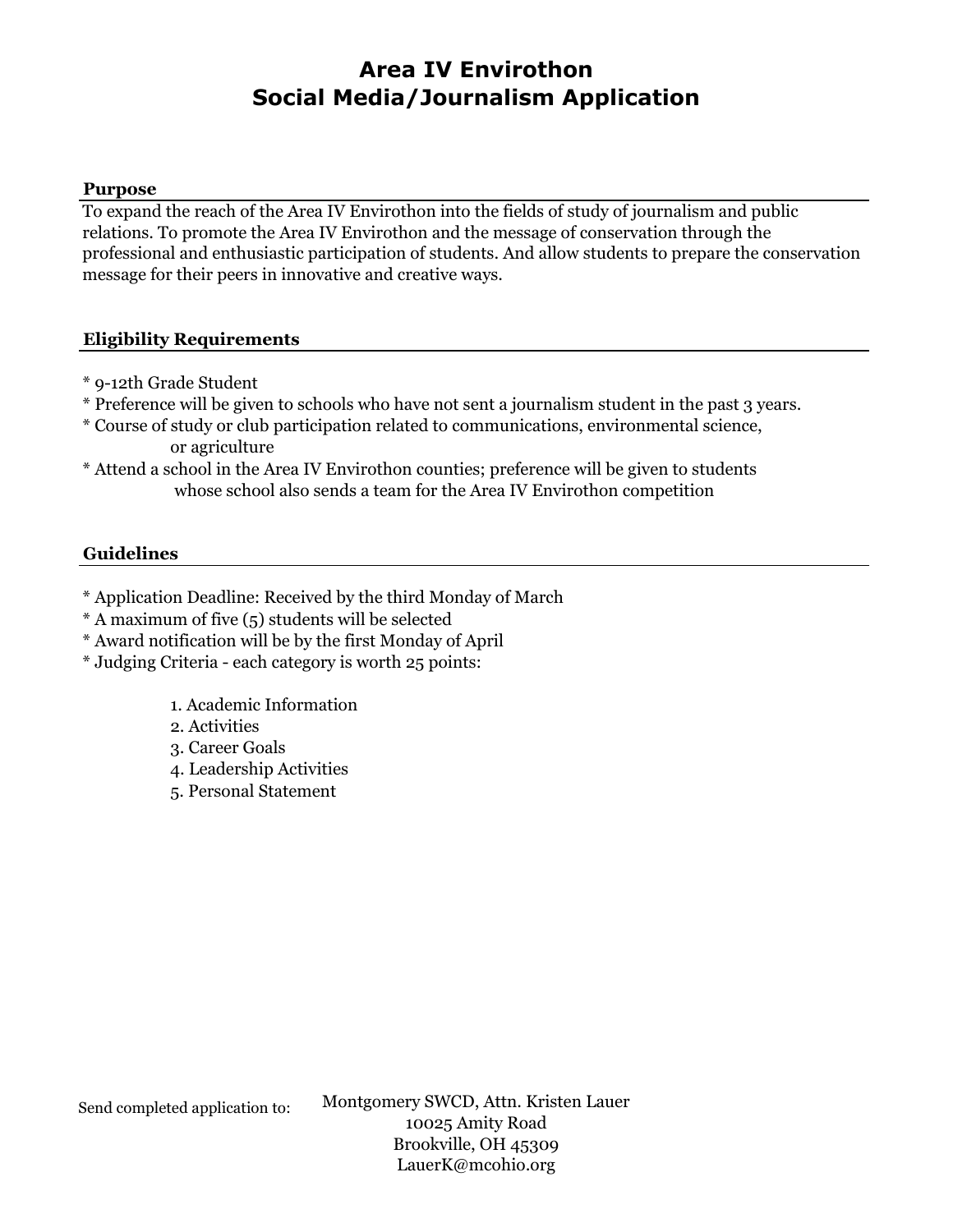### **A. General Information**

| <b>Last Name</b>    |                     | <b>First Name</b> |             | Middle Name  |     |
|---------------------|---------------------|-------------------|-------------|--------------|-----|
| <b>Home Address</b> |                     | City              |             | <b>State</b> | Zip |
| Date of Birth       | <b>Phone Number</b> |                   | Ohio County |              |     |
| Email               |                     |                   |             |              |     |

### **B. Academic Information** (attach official transcript)

| <b>High School Attending</b> | <b>Year of Graduation</b> |  |  |
|------------------------------|---------------------------|--|--|
|                              |                           |  |  |

## **C. Activities** (list school and/or community activities, achievements and honors)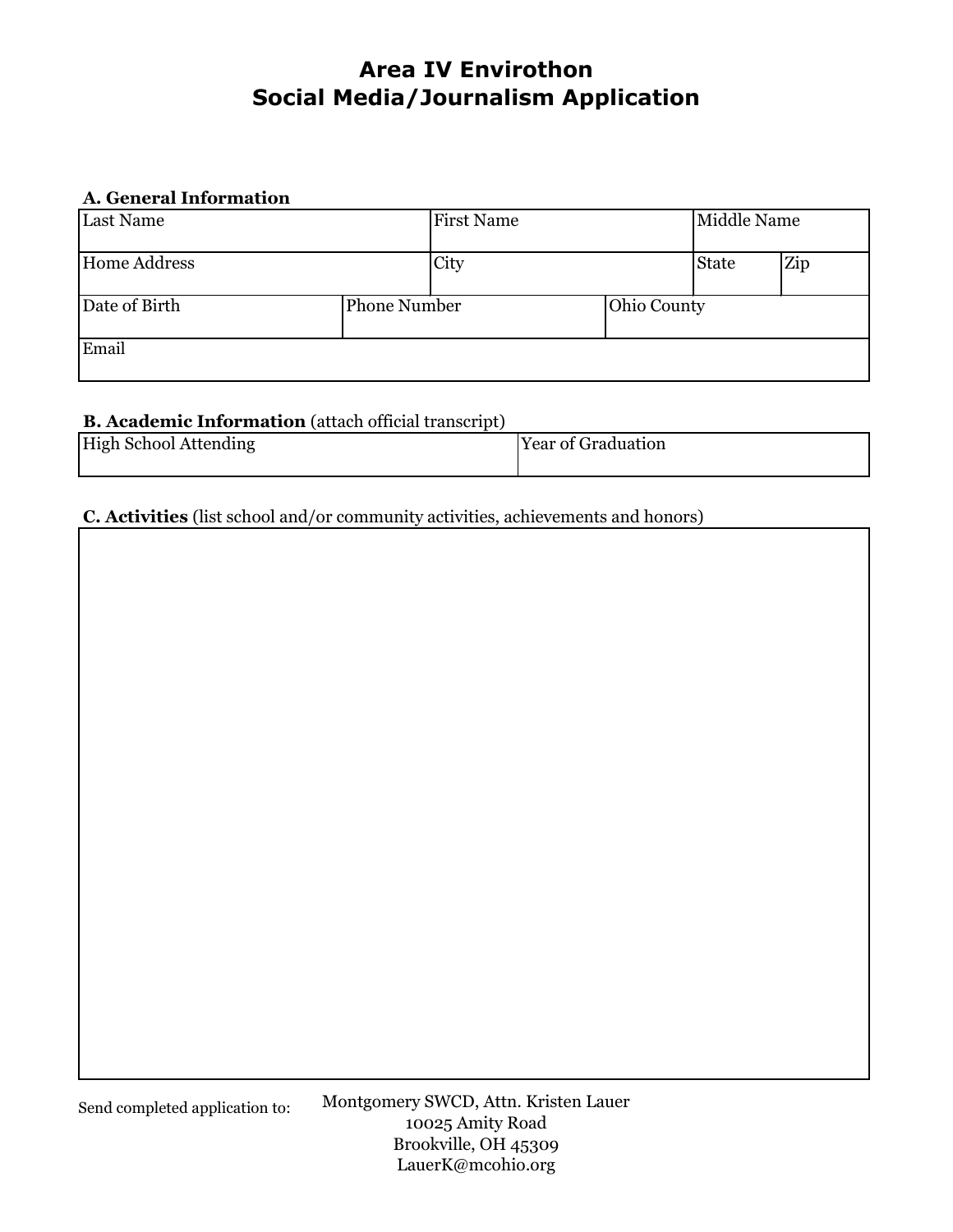### **D. What are your goals and plans for a career?**

Please write a brief (not more than 500 words) narrative describing how you became interested in nature, conservation, and/or the Envirothon. Explain how your participation in this event will help you with your communications/environmental science/agricultural career goals, and include a few comments about what your vision is for your future career. Explain how your leadership activities demonstrate your potential to make positive, lasting contributions in these fields. This may be handwritten on this application or typed on a separate page.

**E. Leadership Activities** (List activities and year(s) of participation)